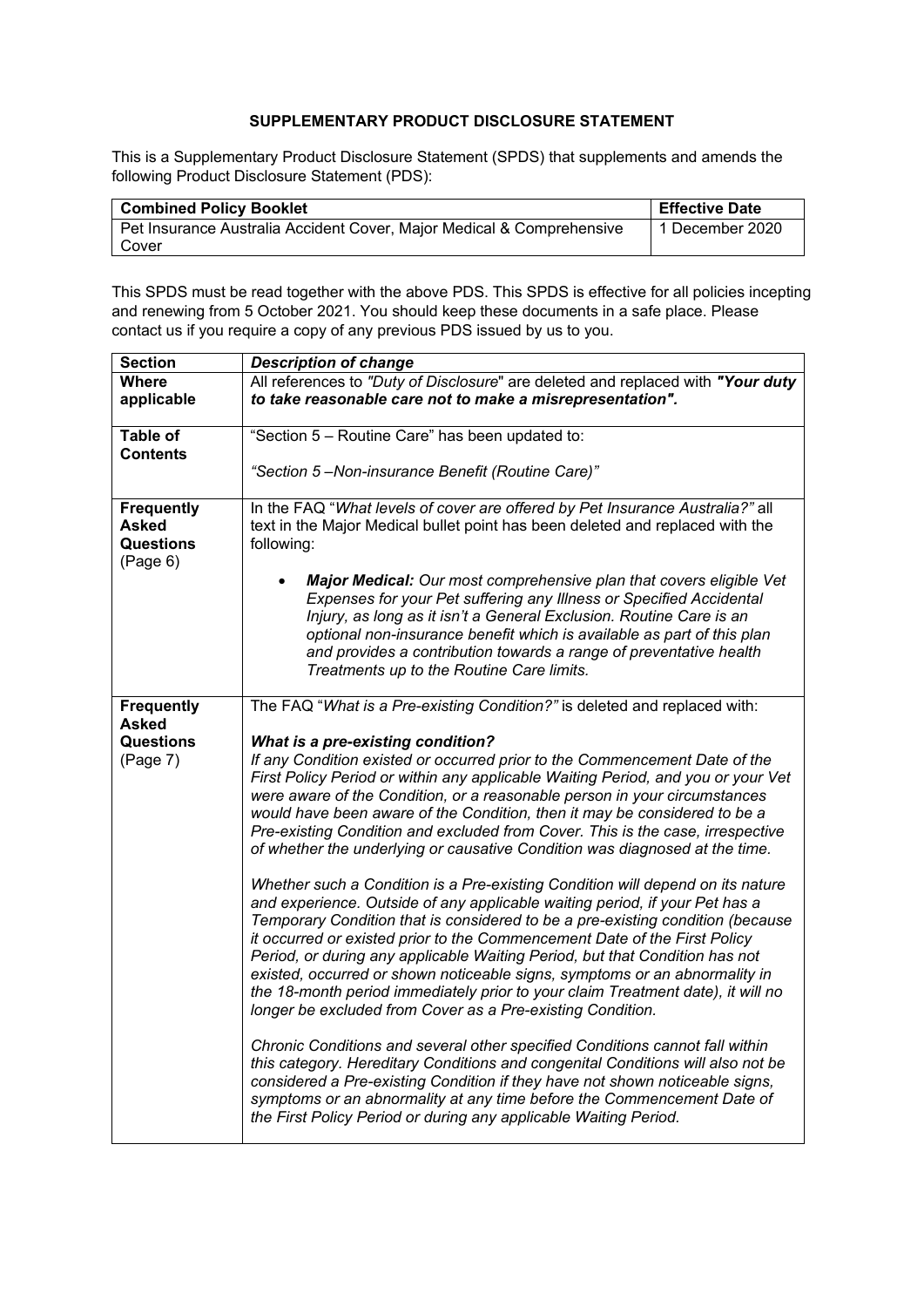|                                                | Please note, the examples set out below the heading <b>Examples of Pre-existing</b>                                                                                                                                                                                                                                                                                                                                                                                                                                                                                                                                                                                                                                                          |
|------------------------------------------------|----------------------------------------------------------------------------------------------------------------------------------------------------------------------------------------------------------------------------------------------------------------------------------------------------------------------------------------------------------------------------------------------------------------------------------------------------------------------------------------------------------------------------------------------------------------------------------------------------------------------------------------------------------------------------------------------------------------------------------------------|
|                                                | <b>Condition claims</b> remain unchanged apart from example 2 under A                                                                                                                                                                                                                                                                                                                                                                                                                                                                                                                                                                                                                                                                        |
|                                                | pre-existing Temporary condition that is covered is replaced with:                                                                                                                                                                                                                                                                                                                                                                                                                                                                                                                                                                                                                                                                           |
|                                                | 2. Your Pet had a case of demodectic mange 18 months prior to the<br>Commencement Date of the First Policy Period. The Condition is resolved after<br>your Pet receives Treatment. Two years into the policy, your Pet contracts<br>another case of demodectic mange.<br>This claim would be eligible for benefits because:<br>The first Condition was a Temporary Condition that is normally<br>resolved with Treatment and is not on the list of excluded Conditions in<br>that definition.<br>Your Pet did not have demodectic mange, or show any noticeable<br>$\bullet$<br>signs, symptoms or abnormality in relation to that Condition for more<br>than an 18-month period.<br>The Condition was not specifically excluded in the PDS. |
| <b>Frequently</b>                              | The FAQ 'Will I have lifelong cover for my Pet?' is deleted and replaced with:                                                                                                                                                                                                                                                                                                                                                                                                                                                                                                                                                                                                                                                               |
| <b>Asked</b><br><b>Questions</b><br>(Page 9)   | Will I have lifelong cover for my Pet?<br>Once your Pet is accepted and as long as we continue to provide this product<br>and you continue to hold the policy without a break in cover and renew your<br>policy, your Pet will be covered for eligible Vet Expenses for life (with cover<br>subject to the applicable terms and conditions of the policy for each renewal<br>period). You can apply for Cover as long as your Pet is over eight weeks old<br>and younger than nine years.                                                                                                                                                                                                                                                    |
| <b>Frequently</b>                              | The FAQ 'What is an exclusion?' has been deleted and replaced with:                                                                                                                                                                                                                                                                                                                                                                                                                                                                                                                                                                                                                                                                          |
| <b>Asked</b>                                   |                                                                                                                                                                                                                                                                                                                                                                                                                                                                                                                                                                                                                                                                                                                                              |
| Questions<br>(Page 10)                         | <b>What exclusions exist?</b><br>As with most insurance products, there are certain situations in which you will<br>not be covered. There are some general exclusions such as Pre-existing<br>Conditions, dental procedures, fractured teeth, routine or preventative<br>Treatments (unless Major Medical Cover is purchased, which includes Routine<br>Care, a non-insurance contribution up to the Routine Care limits), some<br>Elective Treatments and procedures and breeding or obstetrics. There may<br>also be specific exclusions which may apply to specific levels of Cover.                                                                                                                                                      |
| Frequently<br><b>Asked</b><br><b>Questions</b> | The FAQ "What kind of Vet Consultations can I claim under my policy?" has<br>been deleted and replaced with:                                                                                                                                                                                                                                                                                                                                                                                                                                                                                                                                                                                                                                 |
| (Page 10)                                      | <b>What kind of Vet Consultations am I covered for?</b><br>You can claim for Consultations in relation to conditions covered by your policy.<br>For example, under the Accident Cover you can claim for Consultations in<br>relation to Specific Accidental Injuries (See 'Section 2 - Specified Accidental<br>Injury') If you've selected Comprehensive or Major Medical Cover, you can<br>claim for Consultation fees in relation to any eligible Specified Accidental Injury<br>or Illness Condition.                                                                                                                                                                                                                                     |
|                                                | Please note that Routine health checks and vaccination visits are not coverable<br>under your policy, unless you Major Medical Cover with Routine Care, which is<br>a non-insurance benefit available as part of this cover, as shown on your<br>Certificate of Insurance.                                                                                                                                                                                                                                                                                                                                                                                                                                                                   |
|                                                | A Sub-limit applies to the Consultation Fees that your Vet charges. This limit is<br>stated on your Certificate of Insurance. When claiming for an eligible Condition,<br>this limit only relates to the Consultation fee, and not any of the treatments or<br>medications your Pet may receive during the visit.                                                                                                                                                                                                                                                                                                                                                                                                                            |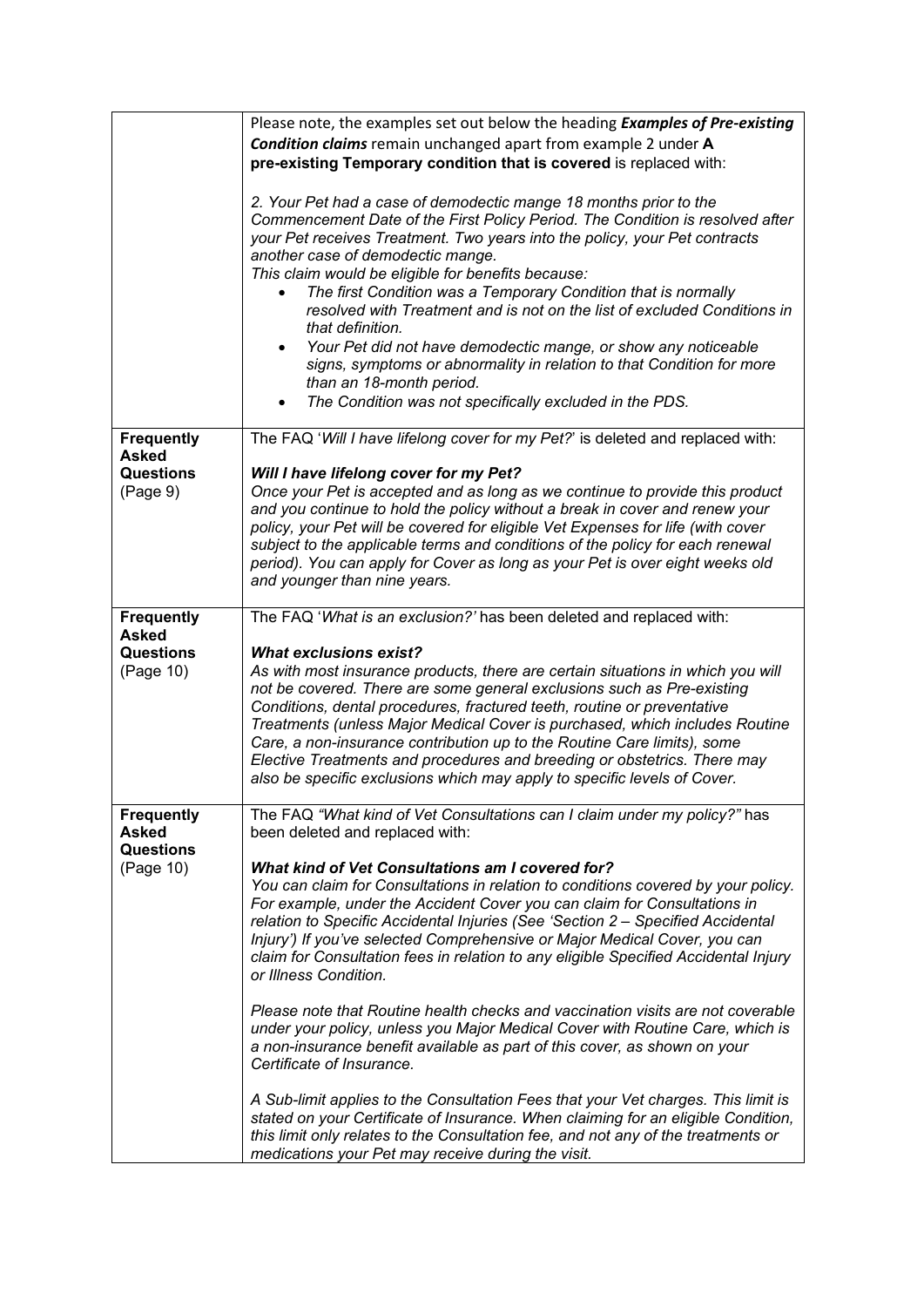| <b>Frequently</b><br><b>Asked</b>                       | The following is added to the end of the "Can I seek pre-approval of my Pet's<br>upcoming Treatment?" FAQ:                                                                                                                                                                                                                                                                                                                                                                                                                                                                                                                                                                                                                                                                     |
|---------------------------------------------------------|--------------------------------------------------------------------------------------------------------------------------------------------------------------------------------------------------------------------------------------------------------------------------------------------------------------------------------------------------------------------------------------------------------------------------------------------------------------------------------------------------------------------------------------------------------------------------------------------------------------------------------------------------------------------------------------------------------------------------------------------------------------------------------|
| <b>Questions</b><br>(Page 11)                           | Note: pre-approvals are not mandatory and not required in order to make a<br>claim under your policy.                                                                                                                                                                                                                                                                                                                                                                                                                                                                                                                                                                                                                                                                          |
| <b>Frequently</b><br><b>Asked</b>                       | The FAQ "What is a temporary condition?" has been deleted and replaced with:                                                                                                                                                                                                                                                                                                                                                                                                                                                                                                                                                                                                                                                                                                   |
| Questions<br>(Page 11                                   | <b>What is a temporary condition?</b><br>A Temporary Condition is a Condition, which normally resolves with Treatment<br>and which is not on the list of excluded Conditions in that definition. If your Pet<br>has a Temporary Condition that is considered a Pre-existing Condition because                                                                                                                                                                                                                                                                                                                                                                                                                                                                                  |
|                                                         | it occurred or existed prior to the Commencement Date of the First Policy<br>Period or during any applicable Waiting Period, but the Condition has not<br>existed, occurred or shown noticeable signs, symptoms or an abnormality in<br>the 18 month period prior to your claim Treatment, it will no longer be excluded<br>from your policy as a Pre-existing Condition. Refer to the 'Temporary Condition'<br>definition in 'Section 1 – Definitions' for more information.                                                                                                                                                                                                                                                                                                  |
| <b>Product</b><br><b>Disclosure</b><br><b>Statement</b> | The last paragraph in "Product Disclosure Statement" has been deleted and<br>replaced with:                                                                                                                                                                                                                                                                                                                                                                                                                                                                                                                                                                                                                                                                                    |
| (Page 12)                                               | We may need to update this PDS from time to time. We'll do this if certain<br>changes occur, and we are required and permitted by law to do so. We will<br>issue you with a new PDS or a Supplementary PDS or other compliant<br>document to update the relevant information except in limited cases. Where the<br>information is not something that would be materially adverse from the point of<br>view of a reasonable person considering whether to buy this insurance, we<br>may issue you with notice of this information in other forms or keep an internal<br>record of such changes. You can get a paper copy, or an electronic copy will<br>be made available, of any changes free of charge by contacting us using the<br>contact details on the back of this PDS. |
| Duty of<br><b>Disclosure</b><br>(Page 13)               | Under the heading "Your Duty of Disclosure" the heading and entire section<br>have been deleted and replaced as follows:                                                                                                                                                                                                                                                                                                                                                                                                                                                                                                                                                                                                                                                       |
|                                                         | Your Duty To Take Reasonable Care Not To Make A Misrepresentation<br>Before you enter into this contract of insurance with us, you have a duty to take<br>reasonable care not to make a misrepresentation under the Insurance<br>Contracts Act 1984 (Cth).                                                                                                                                                                                                                                                                                                                                                                                                                                                                                                                     |
|                                                         | The duty to take reasonable care not to make a misrepresentation applies until<br>the contract is entered into (or renewed, varied, extended or reinstated as<br>applicable).                                                                                                                                                                                                                                                                                                                                                                                                                                                                                                                                                                                                  |
|                                                         | Your duty to take reasonable care not to make a misrepresentation when<br>you enter into the contract with us for the first time<br>Before you enter into this contract of insurance, you have a duty to take<br>reasonable care not to make a misrepresentation. What that means is that you<br>need to take reasonable care to provide honest, accurate and complete<br>answers to any questions that we ask.                                                                                                                                                                                                                                                                                                                                                                |
|                                                         | If you are not sure of the answers to any of our questions, you should take the<br>time to find them. It is also important to understand that, in answering the<br>questions, you are answering for yourself and anyone else to whom the<br>questions apply.                                                                                                                                                                                                                                                                                                                                                                                                                                                                                                                   |
|                                                         | If any of our questions are not clear to you and you need help, please contact<br>us.                                                                                                                                                                                                                                                                                                                                                                                                                                                                                                                                                                                                                                                                                          |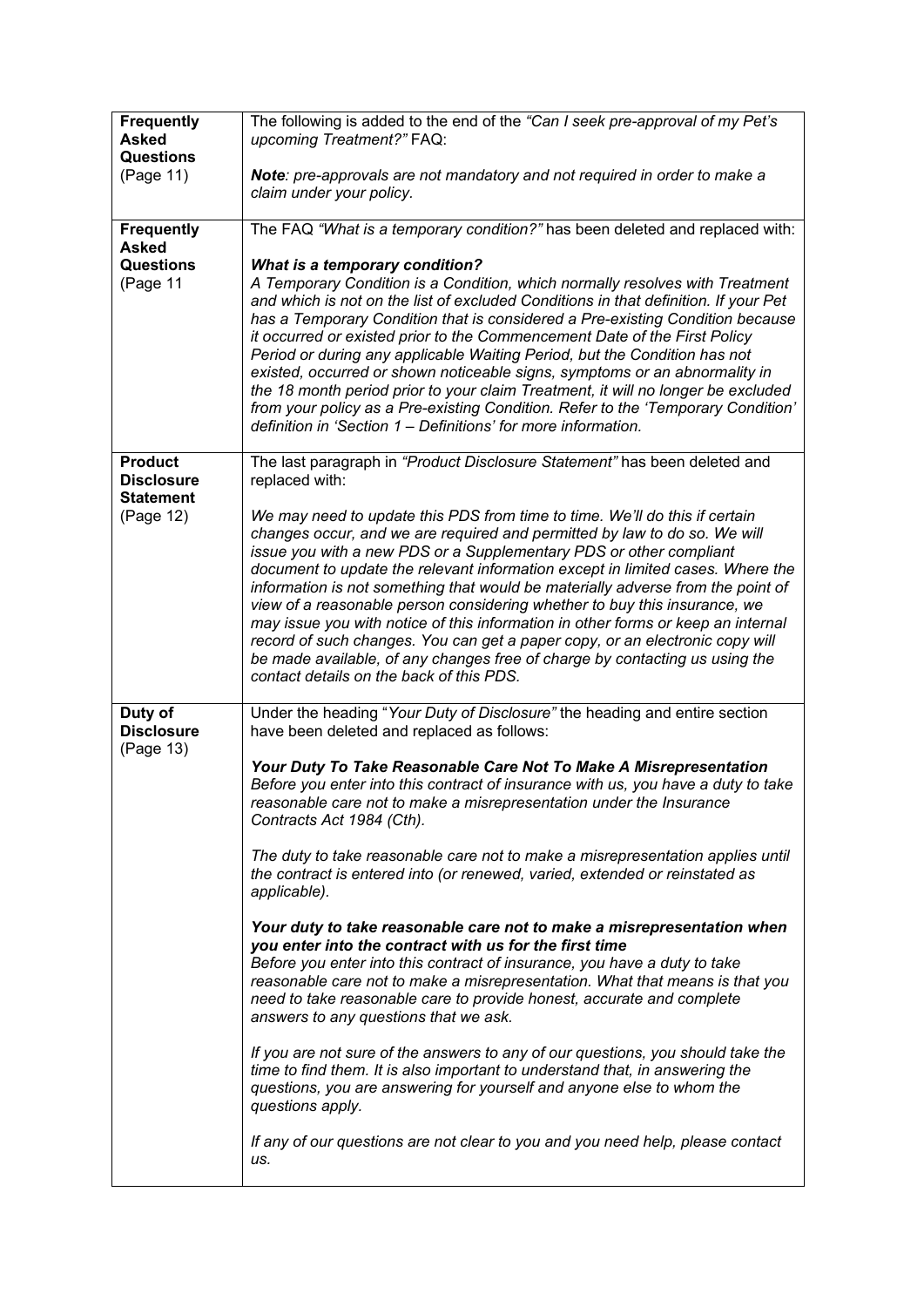|                                                 | Your duty to take reasonable care not to make a misrepresentation when<br>you renew, vary, extend or reinstate the contract<br>Before you renew, vary, extend or reinstate the contract of insurance, you have<br>a duty to take reasonable care not to make a misrepresentation. What that<br>means is that you need to take reasonable care to review the information<br>included in your in your policy documentation (e.g. your renewal notice or<br>Certificate of Insurance) and to inform us of any changes, where the<br>information is no longer honest, accurate and complete.                                                                                                                                                                                                                                                                                                                                                                                                                         |
|-------------------------------------------------|------------------------------------------------------------------------------------------------------------------------------------------------------------------------------------------------------------------------------------------------------------------------------------------------------------------------------------------------------------------------------------------------------------------------------------------------------------------------------------------------------------------------------------------------------------------------------------------------------------------------------------------------------------------------------------------------------------------------------------------------------------------------------------------------------------------------------------------------------------------------------------------------------------------------------------------------------------------------------------------------------------------|
|                                                 | If you are not sure if any of the information remains honest, accurate and<br>complete, you should take the time to find out. It is also important to<br>understand that, in reviewing the information, you are doing so for yourself and<br>anyone else to whom the information applies.                                                                                                                                                                                                                                                                                                                                                                                                                                                                                                                                                                                                                                                                                                                        |
|                                                 | If you need to inform us of changes to the information set out in your policy<br>documentation (e.g., your renewal notice or Certificate of Insurance) or if any of<br>it is not clear to you and you need help, please contact us.                                                                                                                                                                                                                                                                                                                                                                                                                                                                                                                                                                                                                                                                                                                                                                              |
|                                                 | If you do not contact us, we will take it that you agree that the information<br>remains honest, accurate and complete, so it is essential that you contact us if<br>you have any doubts.                                                                                                                                                                                                                                                                                                                                                                                                                                                                                                                                                                                                                                                                                                                                                                                                                        |
|                                                 | If you do not comply with your duty to take reasonable care not to make a<br>misrepresentation<br>If you do not take reasonable care in answering our questions or inform us of<br>changes to the information set out in your policy documentation, you may<br>breach your duty. If that happens, your policy may be cancelled, or treated as if<br>never existed, and any claim may be denied or not paid in full.                                                                                                                                                                                                                                                                                                                                                                                                                                                                                                                                                                                              |
| <b>Calculating</b><br>your premium<br>(Page 13) | Under "Calculating your premium" the first paragraph has been updated with<br>the following:                                                                                                                                                                                                                                                                                                                                                                                                                                                                                                                                                                                                                                                                                                                                                                                                                                                                                                                     |
|                                                 | Your premium is calculated when your Pet Insurance Australia policy begins,<br>and at each policy anniversary (and if you vary or extend cover) and is printed<br>on the relevant Certificate of Insurance. The premium for new policies is<br>calculated based on a number of factors. Some are pre-set and don't vary for<br>each insured (e.g. amounts we take into account for certain internal costs and<br>expenses). Others can affect the premium amount up or down depending upon<br>whether we believe it increases or decreases the risk to us, such as the Cover<br>you have chosen including whether you have Routine Care, the Benefit<br>Percentage applicable to the Cover you have chosen, the species, breed and<br>age of your Pet and other factors related to our cost of doing business. These<br>same factors may be used to calculate your premium when you amend your<br>coverage. Further information about renewal premiums can be found under<br>'Automatic Renewal of your policy'. |
| <b>Cooling off</b><br>period<br>(Page 14)       | Under the heading 'Cooling off period' the entire section has been deleted and<br>replaced with:                                                                                                                                                                                                                                                                                                                                                                                                                                                                                                                                                                                                                                                                                                                                                                                                                                                                                                                 |
|                                                 | You have a full 21 days from the policy Commencement Date (or any renewal<br>date) to make sure you are happy with every aspect of your Pet Insurance<br>Australia policy. This is known as the 'cooling off' period.                                                                                                                                                                                                                                                                                                                                                                                                                                                                                                                                                                                                                                                                                                                                                                                            |
|                                                 | During this time you may cancel the policy simply by contacting us. If we<br>receive your request to cancel your policy within the -day period after the policy<br>Commencement Date (or any renewal date), we will give you a refund of any<br>monies received since the policy Commencement Date (or renewal date) less<br>any costs incurred by us, which we are unable to recover and any taxes or<br>duties that we are unable to refund.                                                                                                                                                                                                                                                                                                                                                                                                                                                                                                                                                                   |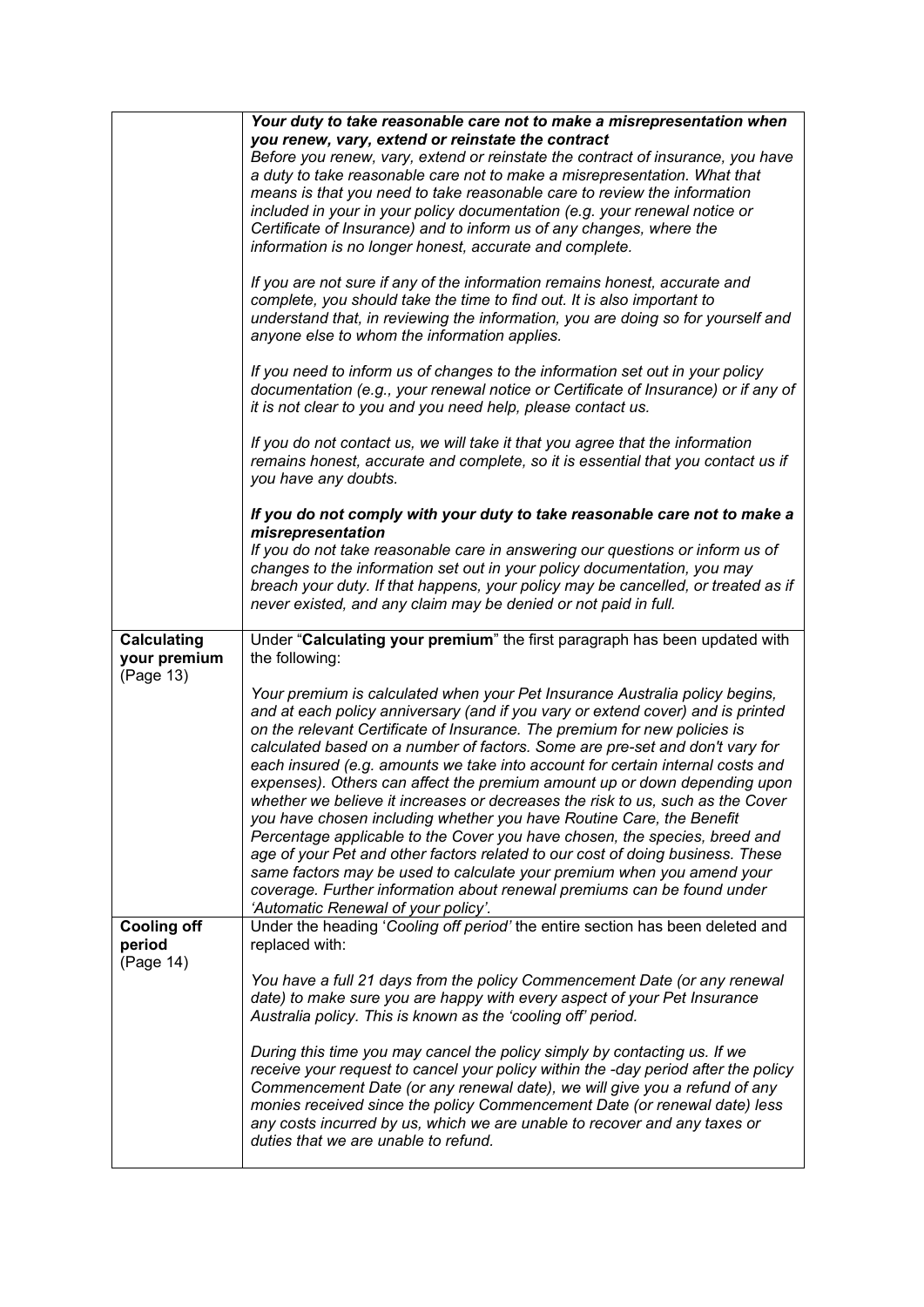|                            | If you have made a claim during the cooling off period and wish to cancel<br>during the cooling off period, then any refund will be in accordance with<br>provisions set out in 'Section 8 - Cancellations'.                                                                                                                                                                                                                                                                                                                                                                                                                                                                                                                                                                                                                                   |
|----------------------------|------------------------------------------------------------------------------------------------------------------------------------------------------------------------------------------------------------------------------------------------------------------------------------------------------------------------------------------------------------------------------------------------------------------------------------------------------------------------------------------------------------------------------------------------------------------------------------------------------------------------------------------------------------------------------------------------------------------------------------------------------------------------------------------------------------------------------------------------|
|                            | After the cooling off period ends you continue to be able to cancel your policy<br>and you have rights upon cancellation in certain circumstances under the                                                                                                                                                                                                                                                                                                                                                                                                                                                                                                                                                                                                                                                                                    |
|                            | policy.<br>These rights are set out in 'Section 8 - Cancellations'.                                                                                                                                                                                                                                                                                                                                                                                                                                                                                                                                                                                                                                                                                                                                                                            |
| Code of<br><b>Practice</b> | Under the heading "Code of Practice (Code)" the last sentence has been<br>deleted and replaced as follows:                                                                                                                                                                                                                                                                                                                                                                                                                                                                                                                                                                                                                                                                                                                                     |
| (Page 16)                  |                                                                                                                                                                                                                                                                                                                                                                                                                                                                                                                                                                                                                                                                                                                                                                                                                                                |
|                            | You can obtain a copy of the Code from the Insurance Council of Australia<br>website at www.insurancecouncil.com.au                                                                                                                                                                                                                                                                                                                                                                                                                                                                                                                                                                                                                                                                                                                            |
| If you<br>have a           | Under the heading "If you have a complaint" the entire section has been<br>deleted and replaced as follows:                                                                                                                                                                                                                                                                                                                                                                                                                                                                                                                                                                                                                                                                                                                                    |
| complaint                  |                                                                                                                                                                                                                                                                                                                                                                                                                                                                                                                                                                                                                                                                                                                                                                                                                                                |
| (Page 17)                  | If you have a complaint<br>We hope that you never have reason to complain, but if you do we will do our<br>best to work with you to resolve it. Our complaints resolution process has three<br>steps. Please let us know if you require additional assistance to lodge a<br>complaint.                                                                                                                                                                                                                                                                                                                                                                                                                                                                                                                                                         |
|                            | 1- Immediate Response<br>Usually when you have a concern, we can resolve it immediately on the phone.<br>If we can't immediately resolve your concern we will treat it as a complaint and<br>take steps to resolve your complaint as soon as possible. We will acknowledge<br>your complaint within one business day of receiving it.                                                                                                                                                                                                                                                                                                                                                                                                                                                                                                          |
|                            | Please contact us using one of the following means:                                                                                                                                                                                                                                                                                                                                                                                                                                                                                                                                                                                                                                                                                                                                                                                            |
|                            | Phone: 1800 043 552 (Weekdays<br>Between 8:30am and 8:00pm<br>AEST (except public holidays)                                                                                                                                                                                                                                                                                                                                                                                                                                                                                                                                                                                                                                                                                                                                                    |
|                            | <b>Writing: Customer Service Complaints</b><br>Pet Insurance Australia<br>Locked Bag 9021<br>Castle Hill, NSW 1765                                                                                                                                                                                                                                                                                                                                                                                                                                                                                                                                                                                                                                                                                                                             |
|                            | Please supply your policy number, if applicable, to enable the complaint or<br>enquiry to be dealt with promptly. Your complaint or enquiry will be dealt with<br>by someone with appropriate authority.                                                                                                                                                                                                                                                                                                                                                                                                                                                                                                                                                                                                                                       |
|                            | 2-Internal Dispute Resolution<br>If we haven't resolved your complaint to your satisfaction, at your request<br>(refer to contact details provided for<br>'1 - Immediate Response'), we will escalate your complaint for review by our<br>Internal Dispute Resolution team. All escalated complaints will be<br>acknowledged within one business days of being escalated. The Internal<br>Dispute Resolution team will review your matter and any supporting evidence.<br>After full consideration of the complaint a written final response will be provided<br>that will outline the decision reached and the reasons for the decision.<br>3 - External Dispute Resolution<br>In the event that your complaint is not resolved to your satisfaction, or a final<br>written response has not been provided within 30 days, you can refer your |
|                            | complaint to the Australian Financial Complaints Authority (AFCA), provided<br>your complaint is within the scope of the AFCA Rules.                                                                                                                                                                                                                                                                                                                                                                                                                                                                                                                                                                                                                                                                                                           |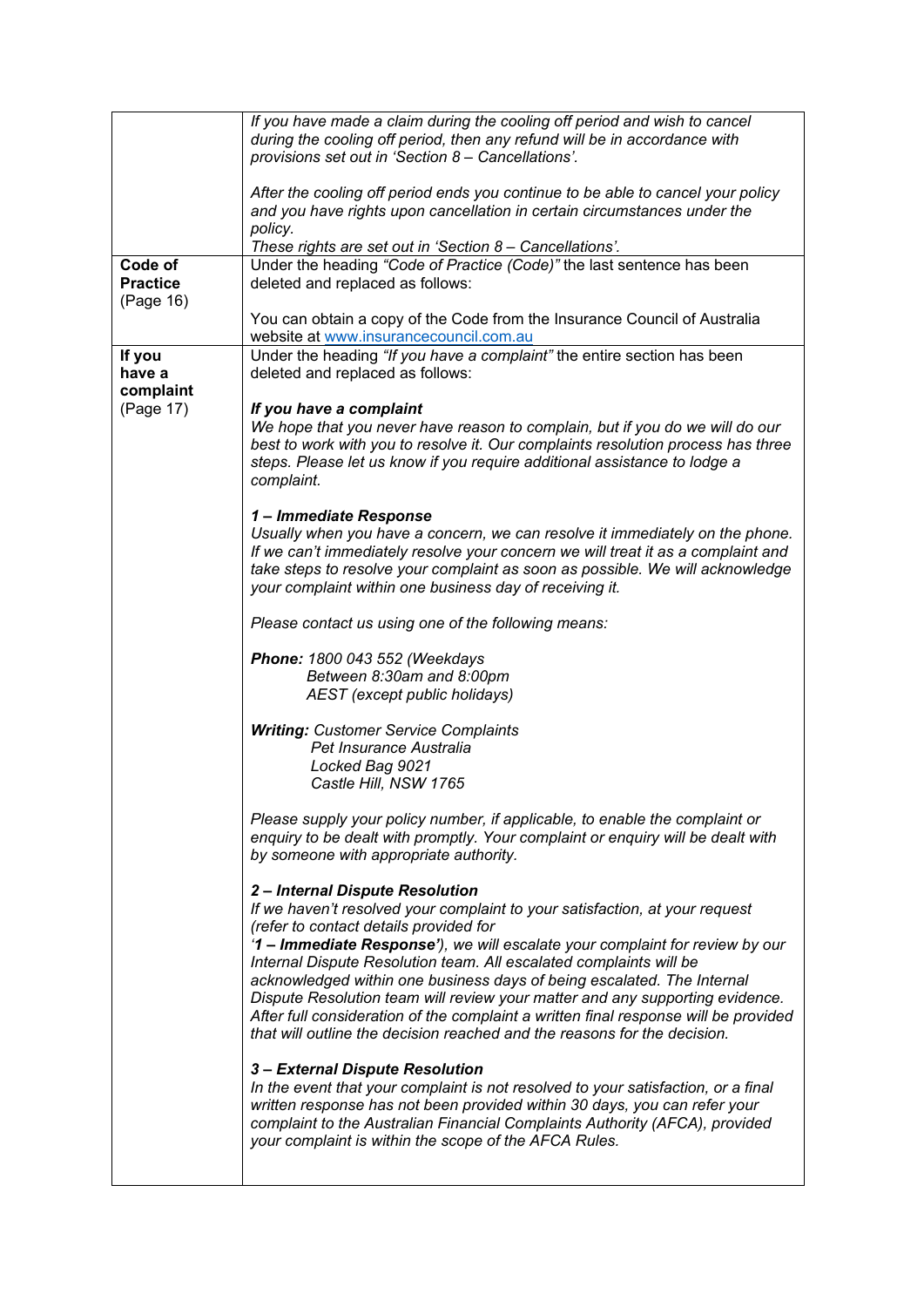|                                        | AFCA is an independent dispute resolution service provided free of charge.<br>You may contact AFCA at: Australian Financial Complaints Authority<br>(AFCA),                                                                                                                                                                                                                                                                                                                                                                                                                                                                                                                     |
|----------------------------------------|---------------------------------------------------------------------------------------------------------------------------------------------------------------------------------------------------------------------------------------------------------------------------------------------------------------------------------------------------------------------------------------------------------------------------------------------------------------------------------------------------------------------------------------------------------------------------------------------------------------------------------------------------------------------------------|
|                                        | Mail:<br>GPO Box 3,<br>Melbourne VIC 3001<br>Phone:<br>1800 931 678<br>Website: www.afca.org.au<br>Email: info@afca.org.au                                                                                                                                                                                                                                                                                                                                                                                                                                                                                                                                                      |
| <b>Policy Terms</b>                    | In "The Pet Insurance Australia Policy" section, the second paragraph is                                                                                                                                                                                                                                                                                                                                                                                                                                                                                                                                                                                                        |
| and Conditions<br>(Page 19)            | deleted and replaced with:                                                                                                                                                                                                                                                                                                                                                                                                                                                                                                                                                                                                                                                      |
|                                        | Your policy will continue for a period of 12 months from the policy<br>Commencement Date unless cancelled by you under the cooling off period or<br>cancellation provisions of the policy as explained in 'Section 8 – Cancellations'.<br>We also have certain cancellation rights at law. For your convenience and to<br>ensure continuity of cover for your Pet, we will automatically renew your policy<br>each year (unless you have opted out of automatic renewals or contact us that<br>you do not want to renew on the terms of the renewal notice) for as long as we<br>continue to provide this product - refer to the 'Automatic renewal of your policy'<br>section. |
| <b>Automatic</b>                       | Replace this section with the following:                                                                                                                                                                                                                                                                                                                                                                                                                                                                                                                                                                                                                                        |
| renewal of<br>your policy<br>(Page 19) | <b>Automatic renewal of your policy</b>                                                                                                                                                                                                                                                                                                                                                                                                                                                                                                                                                                                                                                         |
|                                        | We will offer renewal of your policy every year for so long as we continue to<br>provide this product. At least 14 days prior before your current policy expires<br>we will send you a renewal notice confirming when your insurance will expire<br>and the premium and terms on which your insurance will automatically renew<br>for a Policy Period. It will also remind you that you can opt out of the automatic<br>renewal process and to check the limits of cover provided under the policy to<br>see if your level of insurance cover remains appropriate for you.                                                                                                      |
|                                        | Your Cover will be automatically renewed on the terms contained in the<br>renewal notice (unless you have opted out of automatic renewals or contact us<br>to tell us that you do not want to renew on the terms of the renewal notice) and<br>we will deduct/charge the renewal premium from your nominated account/credit<br>card. If the account/credit card is not yours, you confirm you have the authority<br>of the relevant person to use it and they have agreed to these terms.                                                                                                                                                                                       |
|                                        | Every year, we review the cost of everyone's insurance with regards to a<br>combination of factors as well as claims inflation across all our insured pets.<br>These factors include your Pet's age, breed, location, claims history, as well as<br>data relating to the health of Pets that are a similar age and breed. Your<br>premium takes into account the average cost of care for Pets like yours. We<br>may also change the terms and conditions of the policy upon renewal based on<br>the risk associated with insuring Pets like yours.                                                                                                                             |
|                                        | Should you renew your policy, you must tell us if the information you have<br>previously supplied is incorrect or incomplete in order to comply with your Duty<br>to take care not to make a misrepresentation. If you do not, we may reduce or<br>refuse to pay a claim or cancel the policy.                                                                                                                                                                                                                                                                                                                                                                                  |
| Section 1-                             | The header summary has been deleted and replaced with:                                                                                                                                                                                                                                                                                                                                                                                                                                                                                                                                                                                                                          |
| <b>Definitions</b><br>(Page 21)        | <b>When interpreting these Policy Terms and Conditions:</b><br>References to the singular include the plural and vice versa, and to the<br>$\bullet$<br>masculine include the feminine and vice versa:<br>Monetary references are in Australian dollars; and<br>$\bullet$<br>• A reference to any legislation contained in the policy includes any<br>amendment, replacement,                                                                                                                                                                                                                                                                                                   |
|                                        | re-enactment or successor legislation.                                                                                                                                                                                                                                                                                                                                                                                                                                                                                                                                                                                                                                          |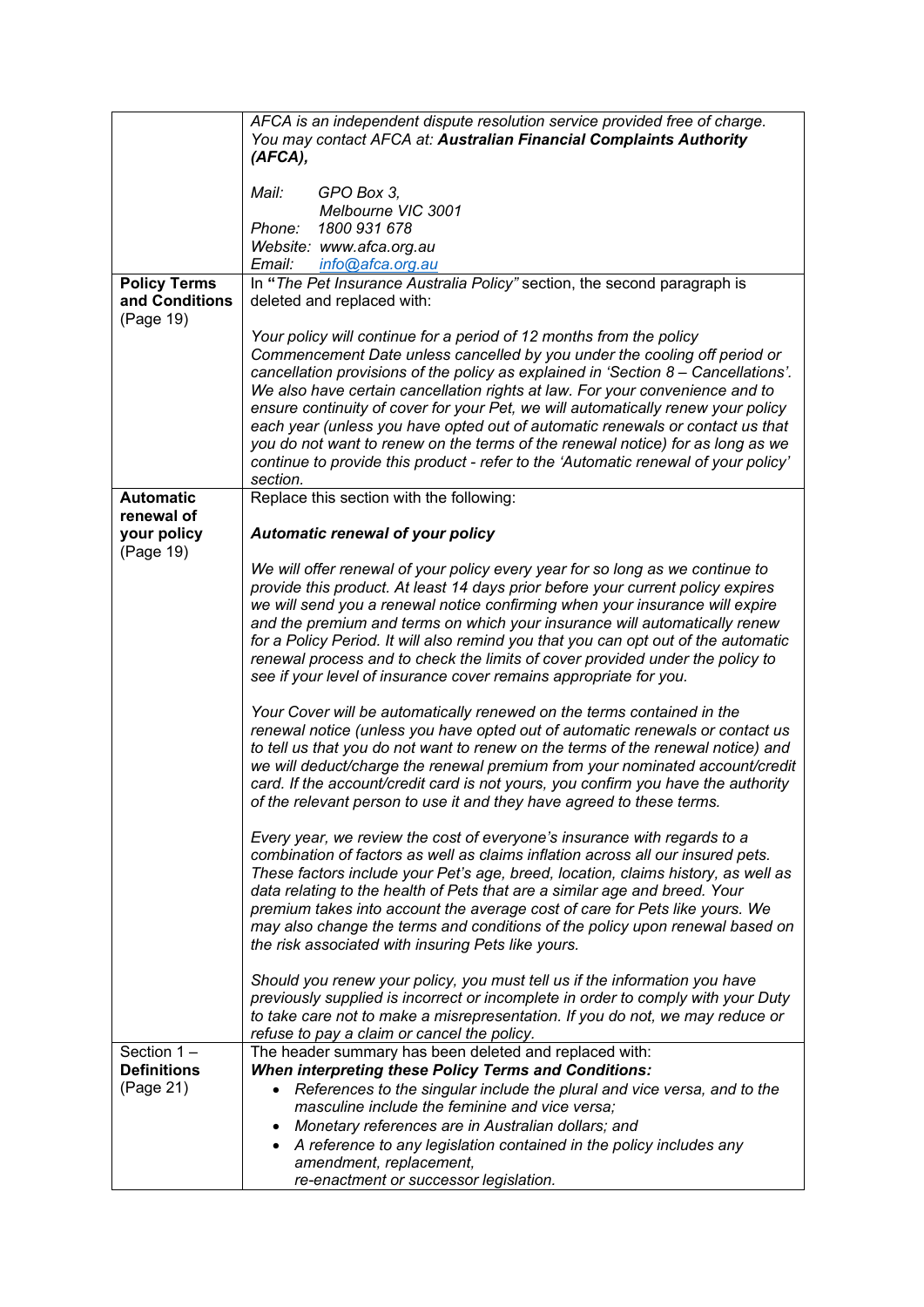| Section $1 -$                   | In the Definitions section, the definition of 'Accident' has been deleted and                                                                                          |
|---------------------------------|------------------------------------------------------------------------------------------------------------------------------------------------------------------------|
| <b>Definitions</b><br>(Page 21) | replaced as follows:                                                                                                                                                   |
|                                 | <b>Accident means:</b>                                                                                                                                                 |
|                                 | A single event which is unexpected and unintended by you; and                                                                                                          |
| Section $1 -$                   | • Is independent of any Illness or any Pre-existing Condition.<br>In the Definitions section, the definition of 'Pre-existing Condition' has been                      |
| <b>Definitions</b>              | deleted and replaced as follows:                                                                                                                                       |
| (Page 27)                       |                                                                                                                                                                        |
|                                 | Pre-existing Condition means a Condition that existed or occurred prior to the<br>Commencement Date of the First Policy Period or within any applicable Waiting        |
|                                 | Period, of which you or your Vet were aware or a reasonable person in your                                                                                             |
|                                 | circumstances would have been aware, irrespective of whether the underlying                                                                                            |
|                                 | or causative Condition has been diagnosed. A Pre-existing Condition also<br>includes a Related Condition or Bilateral Condition of a Pre-existing Condition.           |
|                                 |                                                                                                                                                                        |
|                                 | After the end of any applicable Waiting Period, a Condition will no longer be                                                                                          |
|                                 | considered a Pre-existing Condition if it is a Temporary Condition that:                                                                                               |
|                                 | • Has not existed, occurred or shown noticeable signs, symptoms or an                                                                                                  |
|                                 | abnormality in the 18-month period immediately prior to your claim<br>Treatment date (please refer to the definitions of 'Temporary Condition',                        |
|                                 | 'Chronic Condition' and 'Cruciate Ligament Condition'); or                                                                                                             |
|                                 | We have agreed in writing will not be a Pre-existing Condition, following<br>$\bullet$                                                                                 |
|                                 | a Pre-existing Condition Review (please refer to the terms of a Pre-<br>existing Condition Review).                                                                    |
|                                 |                                                                                                                                                                        |
|                                 | For example: Six weeks prior to the Commencement Date of the First Policy                                                                                              |
|                                 | Period, you notice your Pet has a Condition involving limping on its left back leg<br>and you take it to the Vet. Your Vet prescribes anti-inflammatory medication. 12 |
|                                 | weeks after purchasing a policy the limping is diagnosed as degenerative joint                                                                                         |
|                                 | disease. The Condition would be a Pre-existing Condition and excluded from<br>Cover, notwithstanding that the diagnosis was not provided until after the               |
|                                 | Commencement Date.                                                                                                                                                     |
| Section $1 -$                   | In the Definitions Section, the definition of 'Vet Expenses' has been deleted                                                                                          |
| <b>Definitions</b><br>(Page 26) | and replaced as follows:                                                                                                                                               |
|                                 | Vet Expenses means the reasonable and essential expenses incurred and                                                                                                  |
|                                 | paid in respect of Treatment provided by a Vet during the Policy Period, having<br>regard to the circumstances in which the Treatment was provided.                    |
| Section 3                       | Section "3.2 When you are not covered" has been deleted and replaced with                                                                                              |
| <b>Illness cover</b>            | the following:                                                                                                                                                         |
| (Page 28)                       | We will not pay any Vet Expenses attributable to or resulting from:                                                                                                    |
|                                 |                                                                                                                                                                        |
|                                 | any disease that affects dogs or cats that is subject of a biosecurity<br>1.<br>emergency declaration under the Biosecurity Act 2015 (Cth)                             |
|                                 |                                                                                                                                                                        |
|                                 | any flea / tick / worm preventative Treatments or measures (e.g. tick<br>2.<br>baths, sprays, intestinal worming products etc.)                                        |
|                                 |                                                                                                                                                                        |
|                                 | 3. Expenses in relation to policy exclusions or related complications/                                                                                                 |
|                                 | adverse reactions of an exclusion. This includes when the diagnosis is<br>inconclusive, but the Treatment protocol is consistent with an excluded                      |
|                                 | Condition. Exceptions to this include:                                                                                                                                 |
|                                 | vaccination reactions;<br>a.                                                                                                                                           |
|                                 | desexing procedure complications; and<br>b.<br>reactions to flea/tick/worm control products<br>C.                                                                      |
|                                 |                                                                                                                                                                        |
|                                 | 4. any of the excluded matters listed in 'Section 6 - General Exclusions'                                                                                              |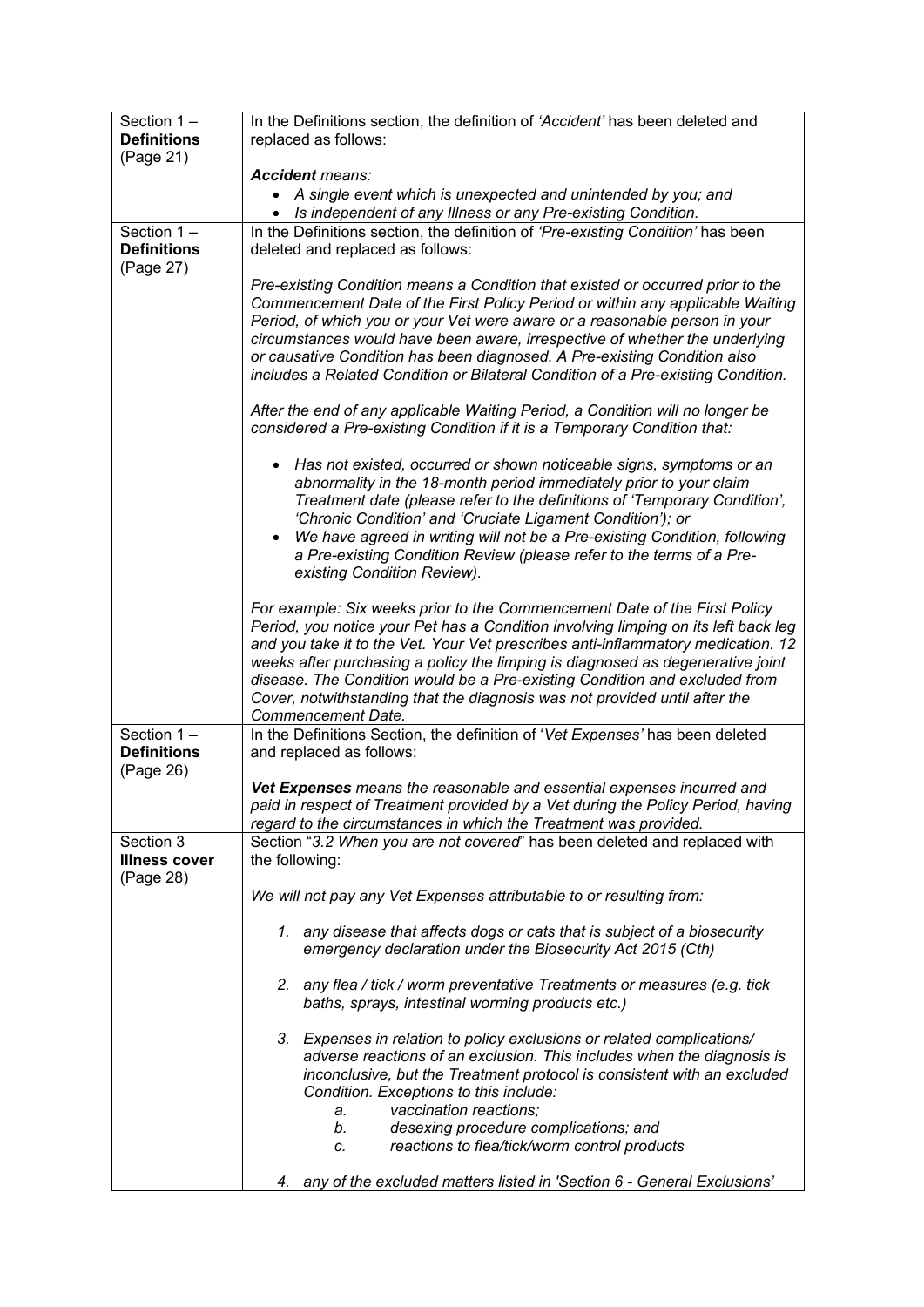| Section 5-                       | This section heading has been updated to                                                                                                                     |
|----------------------------------|--------------------------------------------------------------------------------------------------------------------------------------------------------------|
| <b>Routine Care</b><br>(Page 31) | Section 5-Non-insurance benefit) (Routine Care)                                                                                                              |
| Section $5-$                     | The first paragraph under section "5.1.1 What you are covered for" has been                                                                                  |
| <b>Routine Care</b>              | deleted and replaced with:                                                                                                                                   |
| (Optional non-                   |                                                                                                                                                              |
| insurance                        | 5.1 What you are covered for                                                                                                                                 |
| benefit)                         | If the Routine Care benefit option is shown on your Certificate of Insurance, we                                                                             |
| (Page 31)                        | will make a payment towards the cost of Routine Care your Pet has received                                                                                   |
|                                  | during the Policy Period up to the applicable Routine Care limits and overall                                                                                |
|                                  | annual Benefit Limit as shown on your Certificate of Insurance.                                                                                              |
| Section $6 -$                    | In the General Exclusions Section the following point has been deleted and                                                                                   |
| General                          | replaced with:                                                                                                                                               |
| <b>Exclusions</b>                |                                                                                                                                                              |
| (Page 32)                        | 9. Expenses in relation to policy exclusions or related<br>complications/adverse reactions of an exclusion. This includes when the                           |
|                                  | diagnosis is inconclusive, but the Treatment protocol is consistent with an                                                                                  |
|                                  | excluded Condition (e.g. Treatment for halitosis (bad breath) where dental                                                                                   |
|                                  | disease is suspected but not diagnosed or excluded as a diagnosis - Unless                                                                                   |
|                                  | covered under Routine Care)                                                                                                                                  |
|                                  |                                                                                                                                                              |
| Section 7-                       | Under Section "7.1 Paying your premium" the following clause has been                                                                                        |
| <b>Premiums</b>                  | deleted:                                                                                                                                                     |
| (Page 34)                        | 3. When premiums are paid monthly or fortnightly by instalment, claims                                                                                       |
|                                  | are paid on the basis that you agree to pay the remaining premiums for<br>that Policy Period. If you pay your premium by instalments, you will be            |
|                                  | charged a collection fee per instalment.                                                                                                                     |
| Section 7-                       | Under Section "7.2 Paying on the due date" the following clause has been                                                                                     |
| <b>Premiums</b>                  | deleted:                                                                                                                                                     |
| (Page 34)                        | Your policy will not operate until you have paid your premium (or your<br>1.                                                                                 |
|                                  | first instalment if you have elected to pay by instalments).                                                                                                 |
| Section $8-$                     | Under 'Section 8 - Cancellations' the entire section has been deleted and                                                                                    |
| <b>Cancellations</b>             | replaced as follows:                                                                                                                                         |
| (Page 35)                        | <b>Section 8 - Cancellations</b>                                                                                                                             |
|                                  | 8.1 Cancellation by you                                                                                                                                      |
|                                  | You may cancel your policy with us at any time by contacting our customer                                                                                    |
|                                  | service team. See section: Introduction for our contact details. The cancellation                                                                            |
|                                  | will be effective once we provide you our confirmation of your cancellation                                                                                  |
|                                  | request.                                                                                                                                                     |
|                                  |                                                                                                                                                              |
|                                  | If you choose to cancel your policy and have been paying your premiums<br>annually, we will retain a portion of premium that relates to the period for which |
|                                  | you have been insured. We will refund the residual premium for the unexpired                                                                                 |
|                                  | period no later than 15 business days less any applicable government or                                                                                      |
|                                  | statutory charges.                                                                                                                                           |
|                                  |                                                                                                                                                              |
|                                  | If you choose to cancel your policy and have been paying your premiums by                                                                                    |
|                                  | instalments, there is no premium refund (including for any remaining days of a                                                                               |
|                                  | current instalment period). No further premium instalments will be deducted.                                                                                 |
|                                  | If you cancel your policy because your Pet has passed away, your policy will be                                                                              |
|                                  | cancelled and we will retain and/or refund any premium in the same way as set<br>out above.                                                                  |
|                                  |                                                                                                                                                              |
|                                  | 8.2 Cancellation by us                                                                                                                                       |
|                                  | We may cancel your policy where the law allows us to do so. We will give you                                                                                 |
|                                  | notice in writing prior to exercising any right to cancel your policy. If we cancel                                                                          |
|                                  | your policy, we will retain a portion of premium that relates to the period for                                                                              |
|                                  | which you have been insured. We will refund the residual for the unexpired                                                                                   |